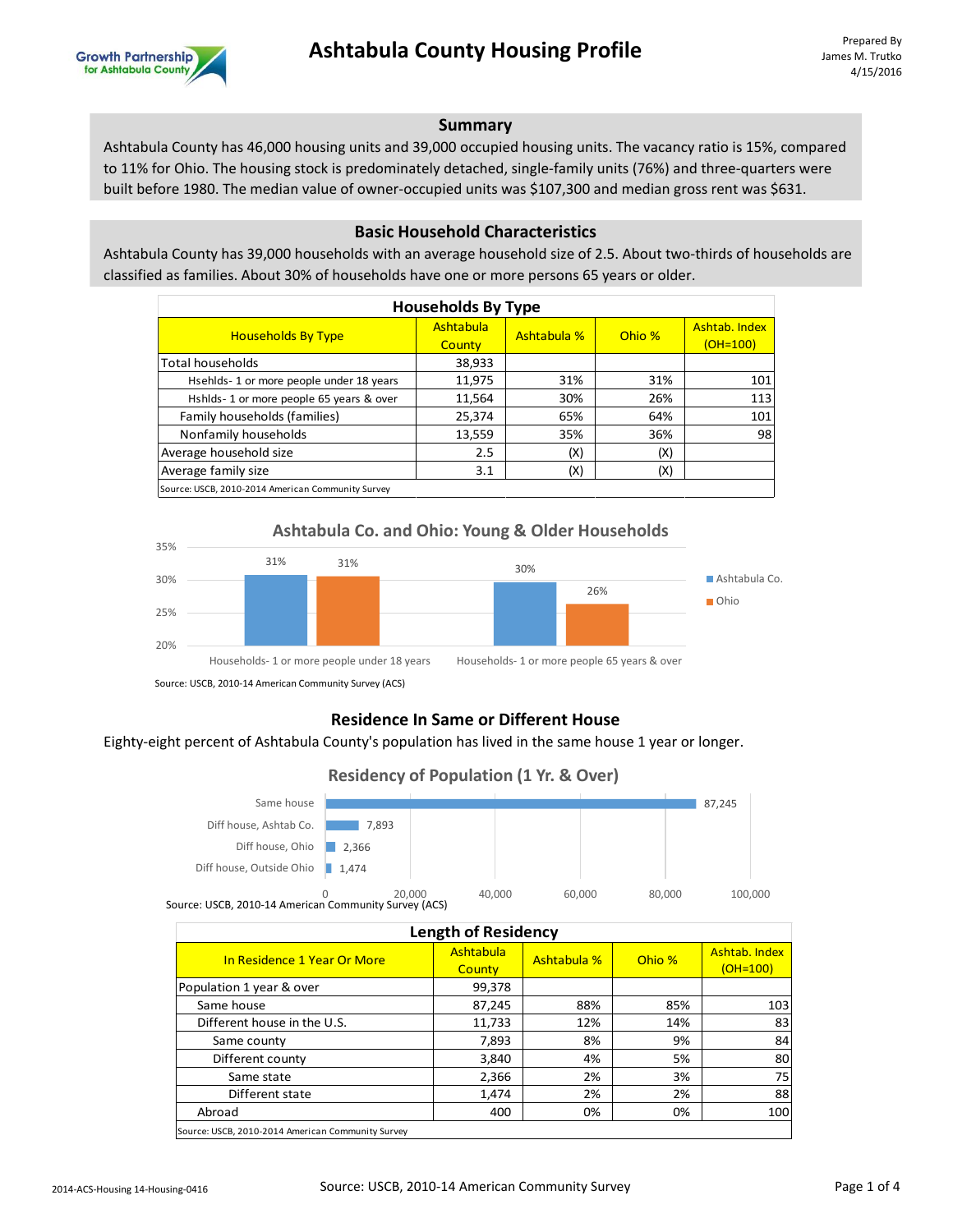

# **Age of Housing Stock**

Ashtabula County has about 46,000 housing units. Only 26% of Ashtabula County's housing units have been built since 1980, compared to 32% for Ohio.

# **Percentage of Ashtabula Co. Housing Units By Year Built**



#### **Housing Units By Year Built**

| <b>Year Structure Built</b>                     | Ashtabula<br>County | Ashtabula % | Ohio % | Ashtab. Index<br>$(OH=100)$ |
|-------------------------------------------------|---------------------|-------------|--------|-----------------------------|
| Total housing units                             | 45,964              |             |        |                             |
| Built 2010 or later                             | 125                 | 0%          | 1%     | 50                          |
| Built 2000 to 2009                              | 4,105               | 9%          | 10%    | 89                          |
| Built 1990 to 1999                              | 4,712               | 10%         | 12%    | 87                          |
| Built 1980 to 1989                              | 3,181               | 7%          | 9%     | 76                          |
| Built 1970 to 1979                              | 6,243               | 14%         | 14%    | 96                          |
| Built 1960 to 1969                              | 4,123               | 9%          | 12%    | 73                          |
| Built 1950 to 1959                              | 5,893               | 13%         | 14%    | 89                          |
| Built 1940 to 1949                              | 3,199               | 7%          | 7%     | 106                         |
| Built 1939 or earlier                           | 14,383              | 31%         | 21%    | 150                         |
| Source: USCB, 2010-14 American Community Survey |                     |             |        |                             |

# **Detached/Attached Housing Structures**

Three-fourths of Ashtabula County's housing units are detached single family structures, compared to about 70% for Ohio.

# **Housing By Units In Structure**



Source: USCB, 2010-14 ACS

| <b>Housing By Units in Structure</b>            |                     |             |        |                           |  |
|-------------------------------------------------|---------------------|-------------|--------|---------------------------|--|
| Units in Structure                              | Ashtabula<br>County | Ashtabula % | Ohio % | Ashtab, Index<br>(OH=100) |  |
| Total housing units                             | 45,964              |             |        |                           |  |
| 1-unit, detached                                | 34,990              | 76%         | 69%    | 111                       |  |
| 1-unit, attached                                | 691                 | 2%          | 5%     | 33                        |  |
| 2 units                                         | 1,950               | 4%          | 4%     | 96                        |  |
| 3 or 4 units                                    | 1,266               | 3%          | 5%     | 62                        |  |
| 5 to 9 units                                    | 1,528               | 3%          | 5%     | 69                        |  |
| 10 or more units                                | 2,048               | 4%          | 9%     | 47                        |  |
| Mobile home                                     | 3,491               | 8%          | 4%     | 195                       |  |
| Boat, RV, van, etc.                             | 0                   | 0%          | 0%     | 100                       |  |
| Source: USCB, 2010-14 American Community Survey |                     |             |        |                           |  |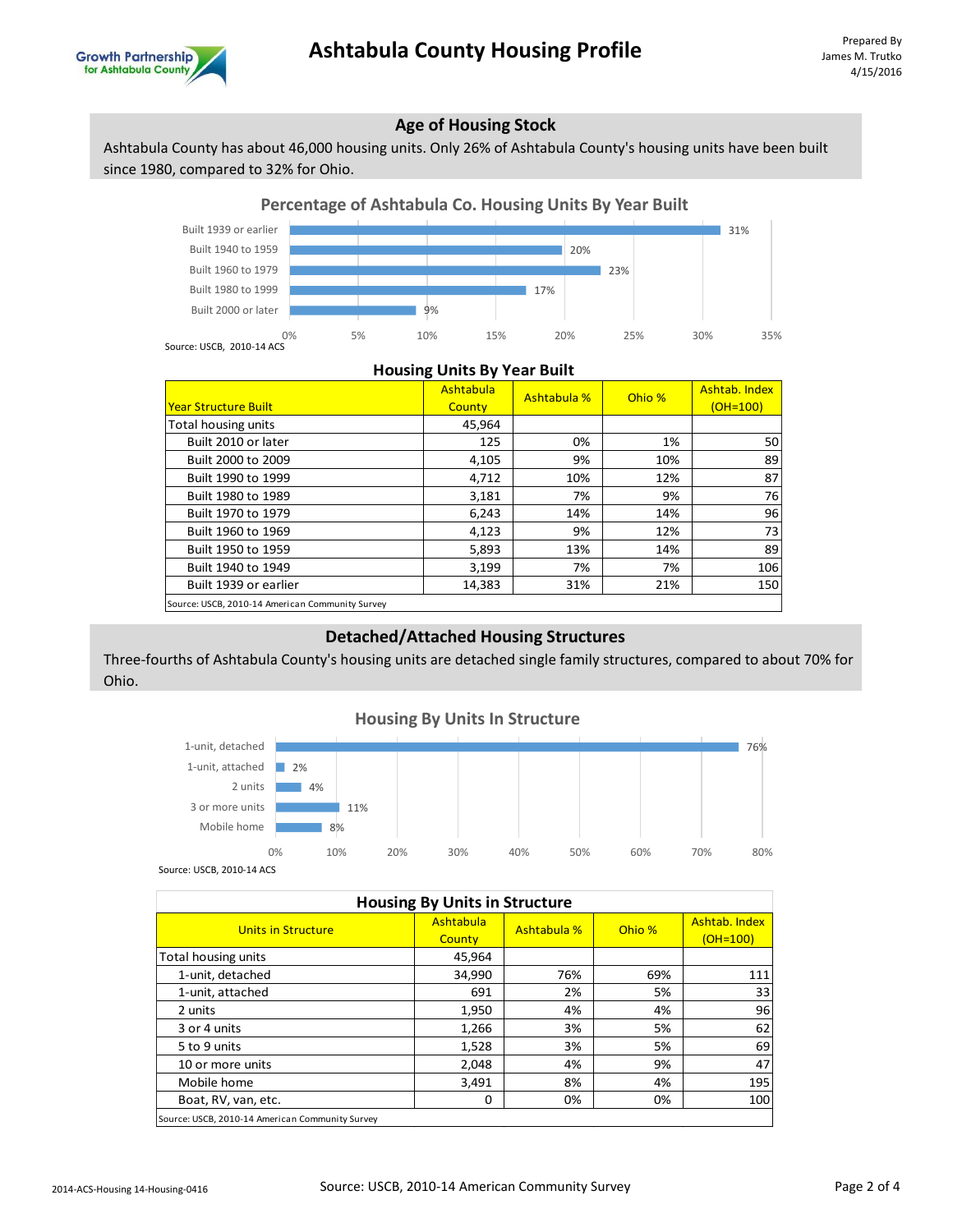

# **Occupied and Vacant Housing**

Ashtabula County has about 39,000 occupied housing units and 7,000 vacant units. The county vacancy rate of 15% is higher than Ohio (11%). Over 72% (28,000) of Ashtabula County's occupied housing units are owner-occupied, compared to 66% for Ohio.

| <b>Housing Occupancy</b>               |           |             |        |               |
|----------------------------------------|-----------|-------------|--------|---------------|
| <b>Housing Occupancy</b>               | Ashtabula | Ashtabula % | Ohio % | Ashtab. Index |
|                                        | County    |             |        | $(OH=100)$    |
| Total housing units                    | 45,964    |             |        |               |
| Occupied housing units                 | 38,933    | 85%         | 89%    | 95            |
| Owner-occupied                         | 28,158    | 72%         | 67%    | 108           |
| Renter-occupied                        | 10,775    | 28%         | 33%    | 84            |
| Vacant housing units                   | 7,031     | 15%         | 11%    | 139           |
| Homeowner vacancy rate (%)             | 2.8%      | (X)         | (X)    |               |
| Rental vacancy rate (%)                | 8.1%      | (X)         | (X)    |               |
| Avg hshld size of owner-occupied unit  | 2.54      | (X)         | (X)    |               |
| Avg hshld size of renter-occupied unit | 2.36      | (X)         | (X)    |               |
| $\cdots$                               |           |             |        |               |

Source: USCB, 2010-14 American Community Survey



# **Housing Characteristics: Heating Fuels and Vehicle Availability**

About 65% of Ashtabula County's homes are heated by utility gas or LP gas and 20% by electicity. About 14% of Ashtabula County homes are heated by fuel oil, kerosene or wood, compared to only 5% for Ohio.

# **Ashtabula Co. and Ohio Home Heating Sources**



Source: USCB< 2010-14 ACS

|                          | <b>Home Heating Fuels</b> |             |        |                             |  |
|--------------------------|---------------------------|-------------|--------|-----------------------------|--|
| <b>Home Heating Fuel</b> | Ashtabula<br>County       | Ashtabula % | Ohio % | Ashtab. Index<br>$(OH=100)$ |  |
| Utility gas              | 23,586                    | 61%         | 67%    | 91                          |  |
| Electricity              | 7,077                     | 18%         | 22%    | 82                          |  |
| Fuel oil, kerosene, etc. | 2,922                     | 8%          | 3%     | 289                         |  |
| Wood                     | 2,258                     | 6%          | 2%     | 290                         |  |
| Bottled, tank, or LP gas | 1,990                     | 5%          | 5%     | 96                          |  |
| Coal or coke             | 296                       | 1%          | 0%     | 800                         |  |
| Solar energy             | ი                         | 0%          | 0%     |                             |  |
| Other fuel               | 692                       | 2%          | 1%     | 257                         |  |
| No fuel used             | 112                       | 0%          | 0%     | 75                          |  |